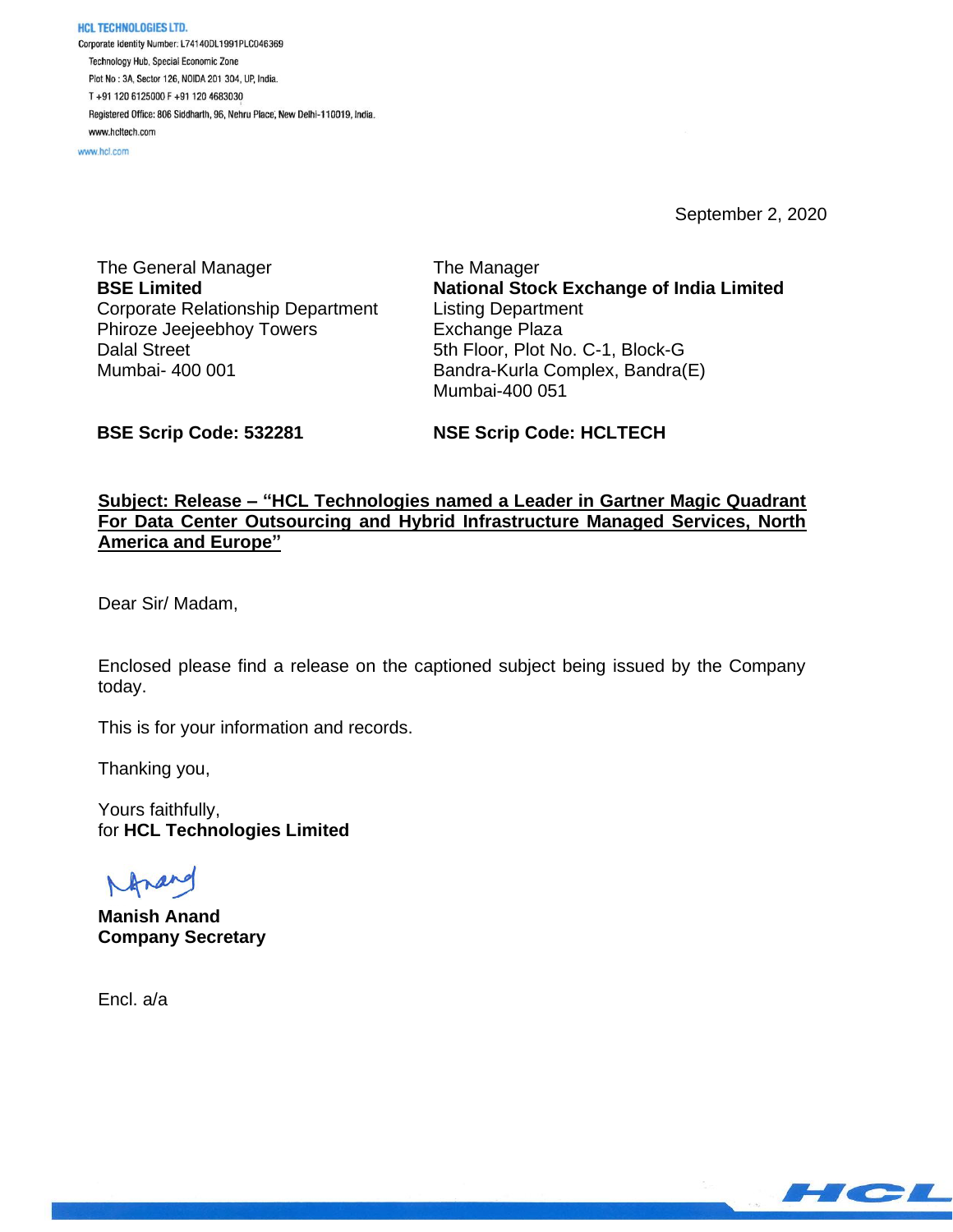

# **HCL Technologies named a Leader in Gartner Magic Quadrant For Data Center Outsourcing and Hybrid Infrastructure Managed Services, North America and Europe**

HCL Technologies recognized for its ability to execute and completeness of vision

**Noida, India, – September 02, 2020** – HCL Technologies (HCL), a leading global technology company, today announced it has again been recognized by Gartner, Inc., the world's leading research and advisory company, as a Leader in the Magic Quadrant for Data Center Outsourcing and Hybrid Infrastructure Managed Services for both North America and Europe, both published in June 2020.

This is the 10<sup>th</sup> consecutive year that HCL has been named a Leader in the North America-focused [report,](https://www.hcltech.com/analyst/analyst-reports/hcl-positioned-leader-gartner-magic-quadrant-data-center-outsourcing-north-america) and the 5<sup>th</sup> consecutive year in the **Europe-focused report**.

Gartner recognized HCL Technologies among 20 leading service providers for both the regions on the company's ability to execute and completeness of vision for its data center outsourcing and hybrid infrastructure services offerings.

HCL believes the recognition reflects HCL's commitment to its customers and partners to build the strongest and most innovative cloud and digital solutions needed for business today.

"The decade-long recognition from Gartner is a true testament to our collective vision for building the Digital Foundation of enterprises through our hybrid cloud services." said Kalyan Kumar, CTO, HCL Technologies. He added "HCL has moved away from the traditional infrastructure operating model. Our strategy is to enable customers' agile journey through Infrastructure and Platform modernization approach and this has proven its efficacy against the business impact of COVID-19, and is helping clients navigate safely into the future".

HCL is dedicated to providing customers with innovative hybrid cloud solutions that have been designed and orchestrated to provide agility, flexibility, and faster time-to-market for applications and services, hence enabling them to reshape and create renewed customer experiences for the digital era.

For more information: <https://www.hcltech.com/it-infrastructure-management/data-center-services>

*Gartner does not endorse any vendor, product or service depicted in its research publications, and does not advise technology users to select only those vendors with the highest ratings or other designation. Gartner research publications consist of the opinions of Gartner's research organization and should not be construed as statements of fact. Gartner disclaims all warranties, expressed or implied, with respect to this research, including any warranties of merchantability or fitness for a particular purpose.*

#### **About HCL Technologies**

HCL Technologies (HCL) empowers global enterprises with technology for the next decade today. HCL's Mode 1-2-3 strategy through its deep-domain industry expertise, customer-centricity and entrepreneurial culture of ideapreneurship™ enables businesses transform into next-gen enterprises.

HCL offers its services and products through three business units - IT and Business Services (ITBS), Engineering and R&D Services (ERS) and Products & Platforms (P&P). ITBS enables global enterprises to transform their businesses through offerings in areas of Applications, Infrastructure,